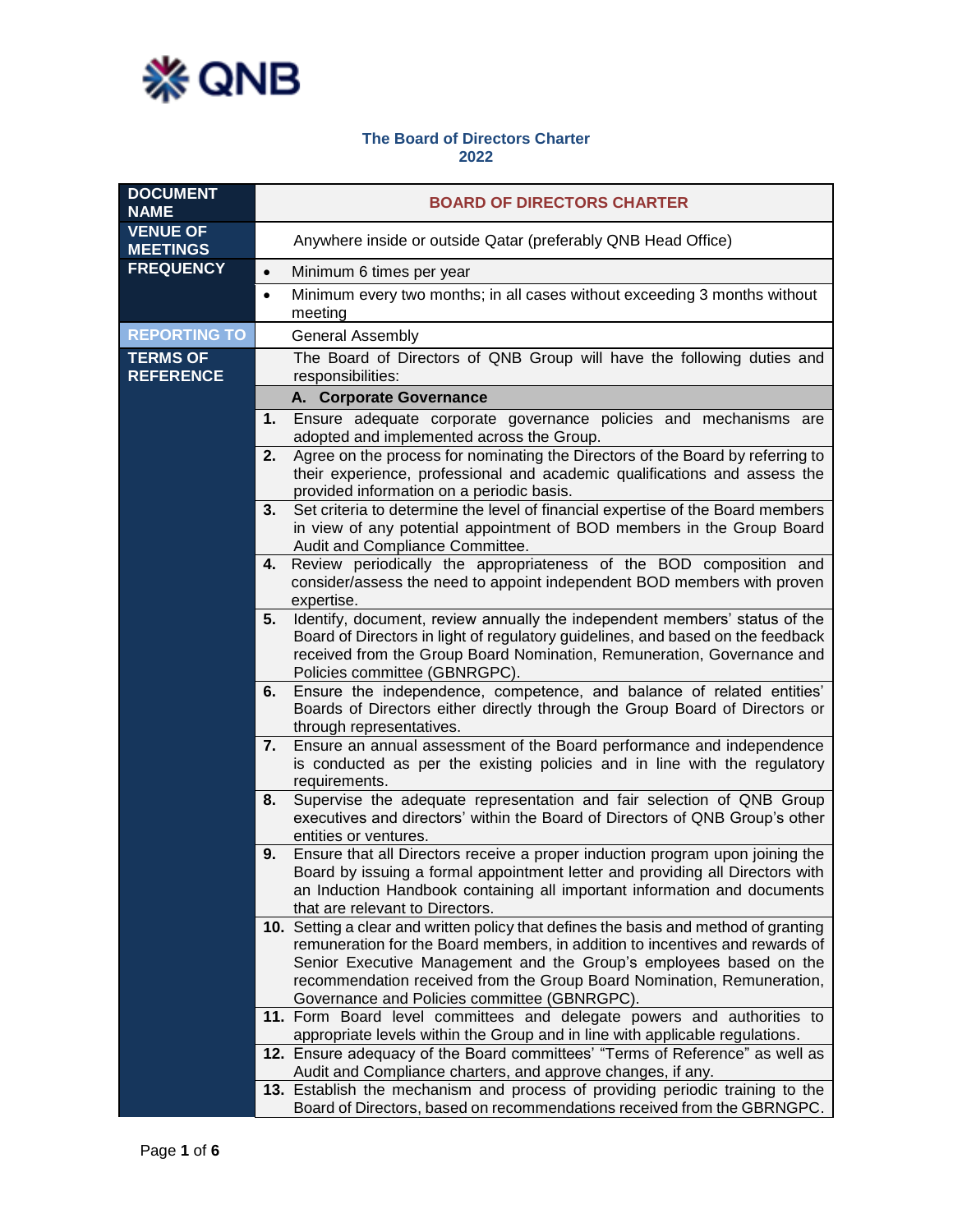

| <b>DOCUMENT</b><br><b>NAME</b> | <b>BOARD OF DIRECTORS CHARTER</b>                                                                                                                                                                                                                                                                                                                                                                                                                                                                                                                                  |
|--------------------------------|--------------------------------------------------------------------------------------------------------------------------------------------------------------------------------------------------------------------------------------------------------------------------------------------------------------------------------------------------------------------------------------------------------------------------------------------------------------------------------------------------------------------------------------------------------------------|
|                                | 14. Review and approve the Group's organizational structure on periodic basis to<br>ensure proper distribution for the functions, tasks & responsibilities of the<br>Group.                                                                                                                                                                                                                                                                                                                                                                                        |
|                                | 15. Appoint / remove the GCEO and/or executive officers directly reporting to<br>GCEO and vest in them the right to sign, jointly or severally, on behalf of the<br>Group.                                                                                                                                                                                                                                                                                                                                                                                         |
|                                | 16. Ensure adequate qualifications, experience and professional performance<br>criteria of the GCEO, key Executive Management officers, Audit, Risk and<br>Compliance functions.                                                                                                                                                                                                                                                                                                                                                                                   |
|                                | 17. Design and establish an adequate succession plan for the Board and<br>executive management of the Group.                                                                                                                                                                                                                                                                                                                                                                                                                                                       |
|                                | 18. Assume responsibilities and ensure, directly or through delegated authorities,<br>that the Group is in compliance with all laws and regulations of applicable and<br>relevant regulatory entities in Qatar such as Qatar Central Bank, Qatar<br>Commercial Companies Law, Labour Law, Qatar Exchange by-laws,<br>municipality laws, immigration laws, QFCRA and QFMA Laws, etc. (except for<br>the responsibility of ensuring an adequate, effective, comprehensive and<br>transparent corporate governance process is in place which cannot be<br>delegated). |
|                                | 19. Approve the annual Corporate Governance report in accordance with<br>regulatory requirements for submission to the General Assembly.                                                                                                                                                                                                                                                                                                                                                                                                                           |
|                                | 20. Ensure the existence of a full disclosure framework as to achieve justice and<br>transparency and to prevent conflicts of interest and exploiting the insider<br>information. Such system shall include procedures followed when dealing in<br>securities by Insiders, and identify prohibited periods of their trading in                                                                                                                                                                                                                                     |
|                                | securities of the Bank or any company of its group.<br>21. Preparing and updating a list of Insiders to provide a copy to the Board, QFMA<br>and the Market upon adoption or update.                                                                                                                                                                                                                                                                                                                                                                               |
|                                | 22. Ensure existing of Conflict of Interest Policy that would regulate conflict of<br>interest and remedy any possible cases of conflict by Board members, Senior<br>Executive Management and shareholders, with an appropriate monitoring<br>process.                                                                                                                                                                                                                                                                                                             |
|                                | <b>B. Strategic Decisions and Planning</b>                                                                                                                                                                                                                                                                                                                                                                                                                                                                                                                         |
|                                | 23. Set and develop strategies, plans, objectives and main policies for the Group.                                                                                                                                                                                                                                                                                                                                                                                                                                                                                 |
|                                | 24. Appraise and approve the various strategic forms of new business ventures;<br>such as mergers, acquisitions, or joint ventures, direct investments and IPOs.                                                                                                                                                                                                                                                                                                                                                                                                   |
|                                | 25. Appraise and approve the feasibility and opening (or closing) of new branches<br>within and outside the State of Qatar.                                                                                                                                                                                                                                                                                                                                                                                                                                        |
|                                | 26. Appraise and approve various forms of exit decisions such as spin-offs and<br>divestitures through primary and secondary markets where applicable.                                                                                                                                                                                                                                                                                                                                                                                                             |
|                                | 27. Assume responsibilities towards the host regulatory authorities, laws and<br>regulations of the foreign locations where the Group operates.                                                                                                                                                                                                                                                                                                                                                                                                                    |
|                                | 28. Approve the Group's Annual Budget and Business Plans endorsed by the<br>Group Board Executive Committee and ensure that it is in line with the long-<br>term strategy and changes in the economy, market, and regulatory<br>environments.                                                                                                                                                                                                                                                                                                                      |
|                                | 29. Approve the capital expenditures budget of the Bank and any changes thereto<br>during the fiscal year.                                                                                                                                                                                                                                                                                                                                                                                                                                                         |
|                                | 30. Approve the risk management strategy of the Group as well as the overall<br>Group Risk Appetite and Portfolio Strategies endorsed by the Group Board<br>Risk Committee and review any changes in risk strategy/risk appetite arising.                                                                                                                                                                                                                                                                                                                          |
|                                | 31. Approve the setting of risk appetite limits, taking into consideration the<br>following parameters:                                                                                                                                                                                                                                                                                                                                                                                                                                                            |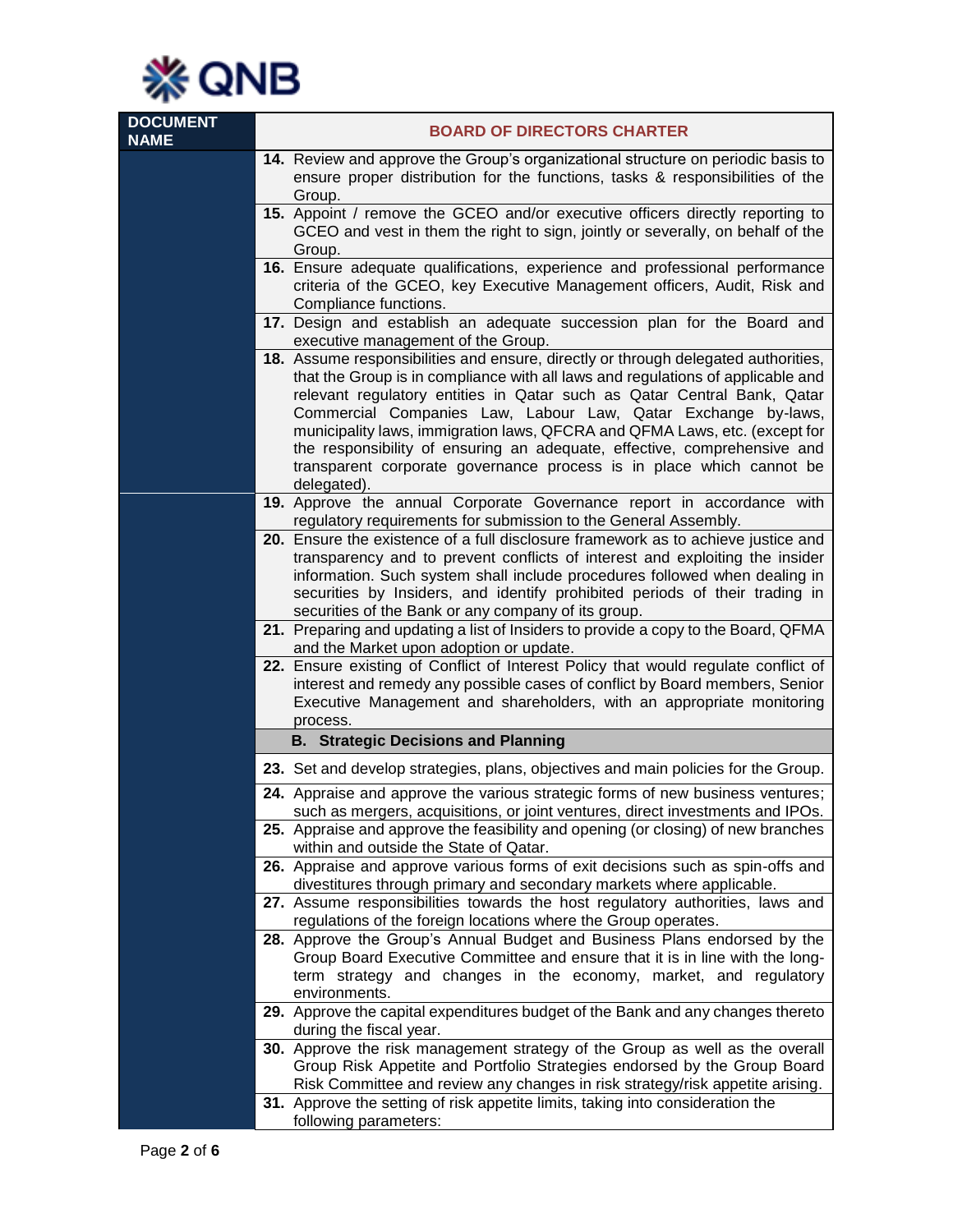

| <b>DOCUMENT</b><br><b>NAME</b> | <b>BOARD OF DIRECTORS CHARTER</b>                                                                                                                                                                          |
|--------------------------------|------------------------------------------------------------------------------------------------------------------------------------------------------------------------------------------------------------|
|                                | - Country limits                                                                                                                                                                                           |
|                                | - Industry and sector limits                                                                                                                                                                               |
|                                | - Counter-party limits                                                                                                                                                                                     |
|                                | - Transaction limits                                                                                                                                                                                       |
|                                | - Others, e.g. product limits, stop loss limits, etc.                                                                                                                                                      |
|                                | 32. Grant approvals for certain credit exposures on limits that have not been<br>delegated to lower authorities within the Bank or that do not comply with the<br>credit policy (on an exceptional basis). |
|                                | 33. Ensure the establishment and implementation of the Group's Sustainability<br>Framework                                                                                                                 |
|                                | C. Oversight, Control and Supervision                                                                                                                                                                      |
|                                | 34. Oversee the Group's senior management through the BOD committees as part                                                                                                                               |
|                                | of the Bank's checks and balances and discuss their reports on important                                                                                                                                   |
|                                | issues raised.                                                                                                                                                                                             |
|                                | 35. Review all decisions reached by Board Committees and the Management<br>Committees.                                                                                                                     |
|                                | 36. Assess the performance of QNB representatives in QNB Group subsidiaries<br>Board of Directors.                                                                                                         |
|                                | 37. Oversee directly or through the Board Committees, the activities of entities<br>related to the Group in the form of branches, affiliates, subsidiaries, and joint<br>ventures.                         |
|                                | 38. Ensure that any business activity exercised by the Group is in line with the                                                                                                                           |
|                                | existing licenses and Articles of Association (AOA).                                                                                                                                                       |
|                                | 39. Ensure compliance with the AOA of the Group and recommend to the General<br>Assembly any change to be made therein.                                                                                    |
|                                | 40. Ensure the implementation of a system of internal control across the Group<br>including internal audit, compliance, risk management and financial control as                                           |
|                                | well as establishing and maintaining adequate Internal Controls Over<br>Financial Reporting (ICOFR).                                                                                                       |
|                                | 41. Continuously appraise the overall risk appetite of QNB directly or through the                                                                                                                         |
|                                | delegated authorities to Board level committees to be able to manage an<br>enterprise wide risk management (ERM) Group policy.                                                                             |
|                                | 42. Ensure the Group effectively takes into consideration the comments raised by<br>Group Internal Audit function, Group Compliance, Group Risk and External<br>Auditors.                                  |
|                                | 43. The Board will have an oversight role on the proper design and monitoring of                                                                                                                           |
|                                | the internal controls, pertaining to combatting financial crime requirements                                                                                                                               |
|                                | including money laundering and terrorism financing, sanction programs, fraud,                                                                                                                              |
|                                | tax etc. and receive/consider annual report of the MLRO as stipulated by                                                                                                                                   |
|                                | relevant laws and regulations.<br>44. Oversee compliance with applicable laws and regulations including Global                                                                                             |
|                                | Data Protection Regulations (GDPR)                                                                                                                                                                         |
|                                | 45. Approve the appointment of external experts, when necessary, to help the                                                                                                                               |
|                                | Board or the Board Committees in performing their duties.                                                                                                                                                  |
|                                | 46. Ensure QNB Group observes all applicable tax laws and has appropriate tax                                                                                                                              |
|                                | risk management practices.                                                                                                                                                                                 |
|                                | <b>D.</b> Performance Evaluation                                                                                                                                                                           |
|                                | 47. Put in place a self-assessment mechanism to evaluate the performance,                                                                                                                                  |
|                                | competence and effectiveness of the Board and the BOD members, Consider<br>and incorporate the feedback received from the GBGRNPC related to the<br>performance of the Board.                              |
|                                | 48. Conduct the GCEO's performance appraisal on an annual basis.                                                                                                                                           |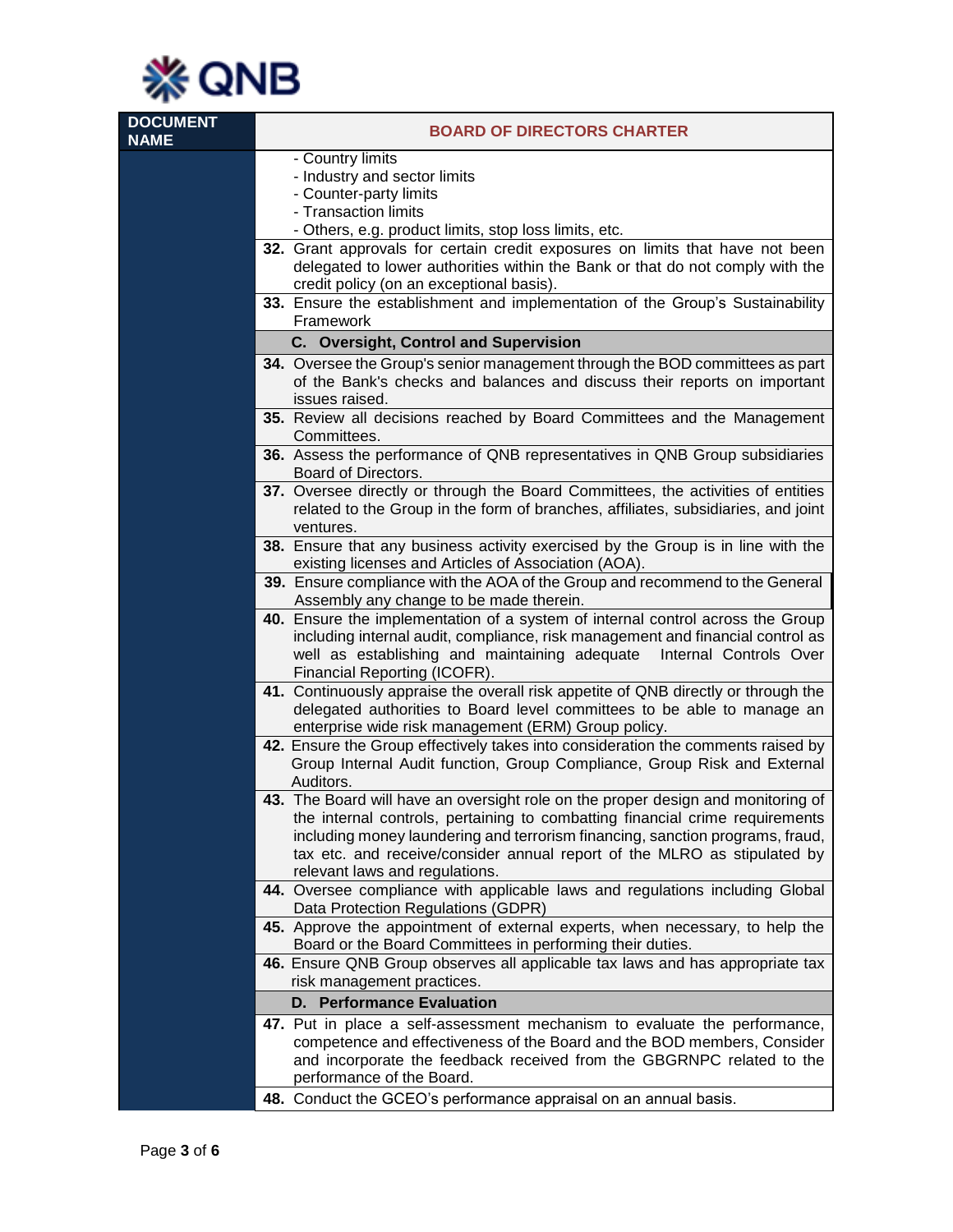

| <b>DOCUMENT</b><br><b>NAME</b>                                         | <b>BOARD OF DIRECTORS CHARTER</b>                                                                                                                                                                                                                                                                                                                                                              |
|------------------------------------------------------------------------|------------------------------------------------------------------------------------------------------------------------------------------------------------------------------------------------------------------------------------------------------------------------------------------------------------------------------------------------------------------------------------------------|
|                                                                        | 49. Monitor and evaluate the performance and risks of the business strategy.                                                                                                                                                                                                                                                                                                                   |
|                                                                        | 50. Make sure the Group maintains and enforces appropriate awareness<br>programs necessary for spreading the culture of self-control and risk<br>management.                                                                                                                                                                                                                                   |
|                                                                        | 51. Managing the reputational Risk Policy.                                                                                                                                                                                                                                                                                                                                                     |
|                                                                        | <b>External Auditors &amp; Financial Services</b><br>Е.                                                                                                                                                                                                                                                                                                                                        |
|                                                                        | 52. Nominate one or more independent external auditor(s) to the General<br>Assembly and monitor their performance, based on the input of the Group<br>Board Audit and Compliance Committee.                                                                                                                                                                                                    |
|                                                                        | 53. Ensure that the external auditors do not:<br>- Participate in the incorporation of the Bank's subsidiaries or associates<br>- Occupy any technical, administrative or consulting position to the Group<br>Board Audit and Compliance Committee<br>- Trade directly or indirectly in the Bank's shares (by taking a suitable<br>declaration from them)                                      |
|                                                                        | - Provide any consultancy work to the Group that contradicts with their<br>responsibilities as external auditors.                                                                                                                                                                                                                                                                              |
|                                                                        | 54. Reply to the queries and matters contained in the external auditor's letters and<br>reports.                                                                                                                                                                                                                                                                                               |
|                                                                        | 55. Developing a mechanism to manage dealings and cooperation with providers<br>of financial services, financial analysis, credit rating and other service<br>providers as well as the regulatory bodies and authorities.                                                                                                                                                                      |
|                                                                        | F. Stakeholder Management                                                                                                                                                                                                                                                                                                                                                                      |
|                                                                        | 56. Assume responsibilities towards shareholders and other stakeholders and<br>related parties within the Bank and the community at large.                                                                                                                                                                                                                                                     |
|                                                                        | 57. Developing a written policy that regulates the relationship among the<br>Stakeholders in order to protect them and their respective rights. Such policy<br>shall include indemnifying mechanisms of the Stakeholders, set out suitable<br>mechanisms for maintaining good relationships with customers and suppliers<br>and protecting the confidentiality of information related to them. |
|                                                                        | 58. Developing a clear policy for contracting with Related Parties.                                                                                                                                                                                                                                                                                                                            |
|                                                                        | 59. Invite all shareholders to attend the General Assembly meeting by publishing<br>the invitation of convening of the General Assembly meeting in at least two<br>local daily Arabic newspapers and with a minimum of 21 days' prior to the<br>meetina.                                                                                                                                       |
|                                                                        | 60. Oversee the preparation of the General Assembly agenda and related<br>material; such as the audited financial statements, reports of the Board and<br>GCEO, and voting/attendance administrative matters.                                                                                                                                                                                  |
|                                                                        | 61. Provide the General Assembly, whenever it is held, to make a strategic<br>decision, the necessary recommendation to take into consideration the benefit<br>of the Bank and minor shareholders.                                                                                                                                                                                             |
|                                                                        | Ensuring that the Board discusses all the main issues in an efficient and timely<br>1.<br>manner.<br>2.<br>Approving the agenda of the Board meeting taking into consideration any                                                                                                                                                                                                             |
| <b>Duties and</b><br>responsibilities<br>of the Chairman<br>of the BOD | matter proposed by any other Board member.<br>3.<br>Encouraging all Board members to collectively and effectively participate in<br>dealing with the Board affairs for ensuring that the Board is working with its<br>responsibilities to achieve the best interest of the Group.                                                                                                              |
|                                                                        | Ensure providing the Directors of the Board with all the required and necessary<br>4.<br>information to enable them to discharge their duties in a timely manner.                                                                                                                                                                                                                              |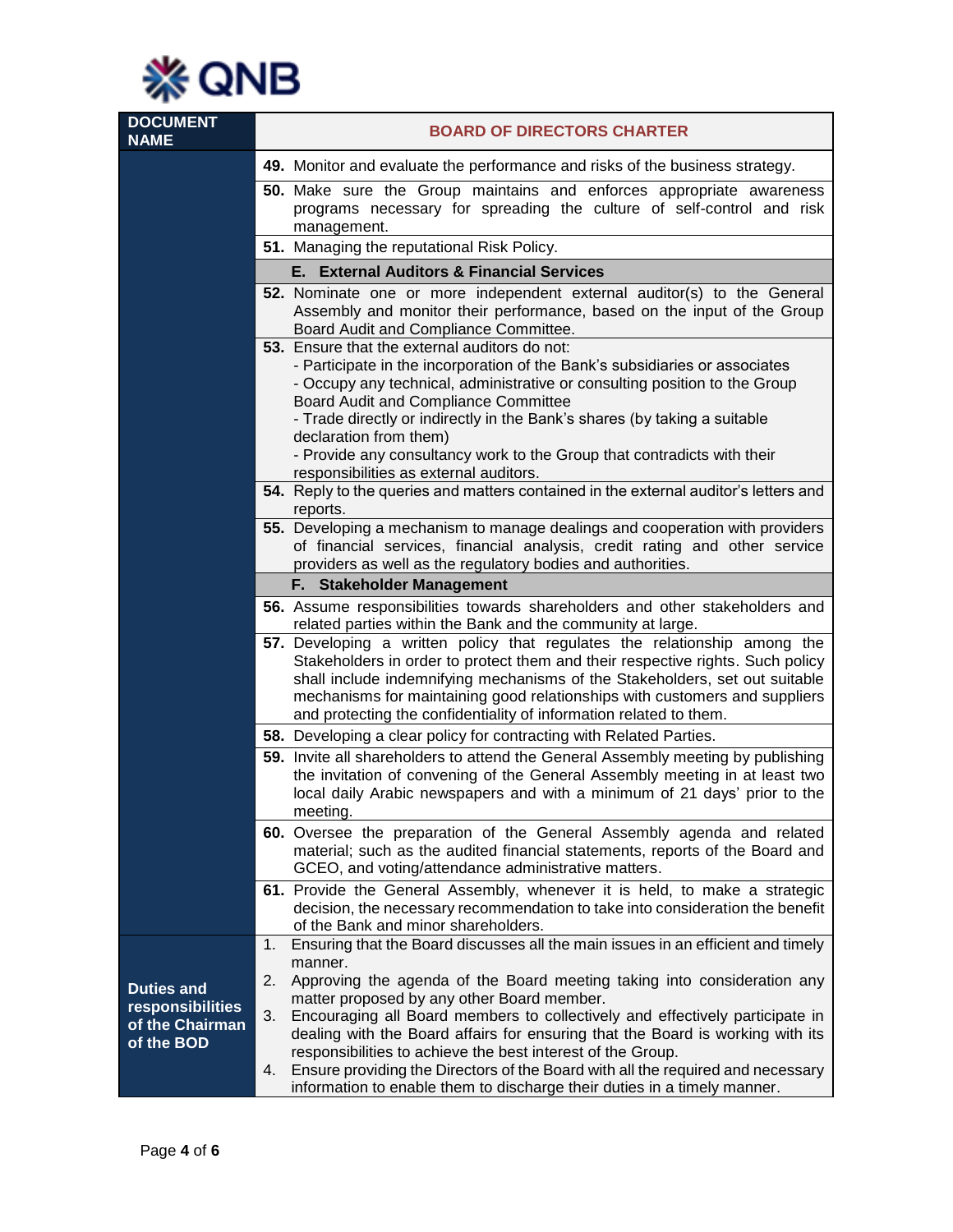

| <b>DOCUMENT</b><br><b>NAME</b>      | <b>BOARD OF DIRECTORS CHARTER</b>                                                                                                                                    |
|-------------------------------------|----------------------------------------------------------------------------------------------------------------------------------------------------------------------|
|                                     | Creating effective communication channels with shareholders and making<br>5.<br>their opinions heard to the Board.                                                   |
|                                     | Allowing effective participation of the Non-Executive Board Members in<br>6.<br>particular and promoting constructive relations between Executive and Non-           |
|                                     | <b>Executive Board Members.</b>                                                                                                                                      |
|                                     | 7. Keeping the members constantly informed about the implementation of the                                                                                           |
|                                     | provisions of corporate governance, and may authorize the Group Board Audit<br>and Compliance Committee (GBACC) in this mission.                                     |
|                                     | The Board will provide the General Assembly with the annual report detailing<br>activities of QNB along with its financial standing during the year and all required |
| <b>REPORTS</b>                      | data and information needed to be disclosed by the Board to the shareholders                                                                                         |
|                                     | according to the Article no. 122 of the Commercial Companies Law no.11/2015<br>and subsequent amendments.                                                            |
| <b>MEMBERSHIP</b>                   | (10) members, whereby (5) members are appointed by Qatar Investment<br>1.<br>Authority (QIA) and the other (5) members are elected by the General<br>Assembly.       |
|                                     | 2. Private sector representative directors should own a minimum of 400,000                                                                                           |
|                                     | shares each. These shares shall be allocated to guarantee the member's term<br>in office, and shall be deposited within 60 days from the date of appointment<br>3.   |
|                                     | with Qatar Central Securities Depository (QCSD) or one of the accredited<br>banks.                                                                                   |
|                                     | Members of the Board of Directors shall be appointed or elected, as the case<br>4.<br>may be, for a renewable term of 3 years.                                       |
|                                     | The Board elects, from among its members, and by a secret vote, the<br>5.<br>Chairman and Vice Chairman for a term of three years.                                   |
|                                     | The Chairman of the Board of Directors shall not be a member of any Board<br>6.<br>Committee                                                                         |
|                                     | 7.<br>The Chairman of the Board of Directors shall not be the Group Chief Executive<br>Officer of the Bank.                                                          |
|                                     | No Board Members can be the Chairman or Vice Chairman for more than two<br>8.<br>companies in the State of Qatar (except as stated by Article 98 of the CCL).        |
|                                     | 9.<br>No Board Members can be a member in more than three shareholding<br>companies in the State of Qatar (except as stated by Article 98 of the CCL).               |
|                                     | 10. No Board Members can be Managing Directors in more than one company in<br>the State of Qatar.                                                                    |
|                                     | 11. No Board Members can combine two membership of two companies<br>exercising a homogenous activity.                                                                |
|                                     | 12. At least one-third of the Board Members must be independent, experienced                                                                                         |
|                                     | and non-shareholder individuals. Majority of the Board members shall be non-<br>executive Board members.                                                             |
| <b>MEMBER</b><br><b>REPLACEMENT</b> | A member of the Board may appoint, by a letter addressed to the Chairman of<br>1.<br>the Board, another Board member to act on his behalf on any specific issue or   |
|                                     | in any specific meeting and in this case, the representative will have two (2)                                                                                       |
|                                     | votes.<br>2.<br>No single member of the Board will represent more than one member.                                                                                   |
|                                     | If any elected Board member position becomes vacant with no subsequent<br>3.                                                                                         |
|                                     | and valid substitute representation, then that position shall be filled by the<br>shareholders with the highest number of votes from among those who did not         |
|                                     | succeed in winning membership on election for the Board.                                                                                                             |
|                                     | In respect of the positions held by representatives of QIA, QIA will have the<br>4.<br>right to appoint, at any time, another person to fill a vacant position.      |